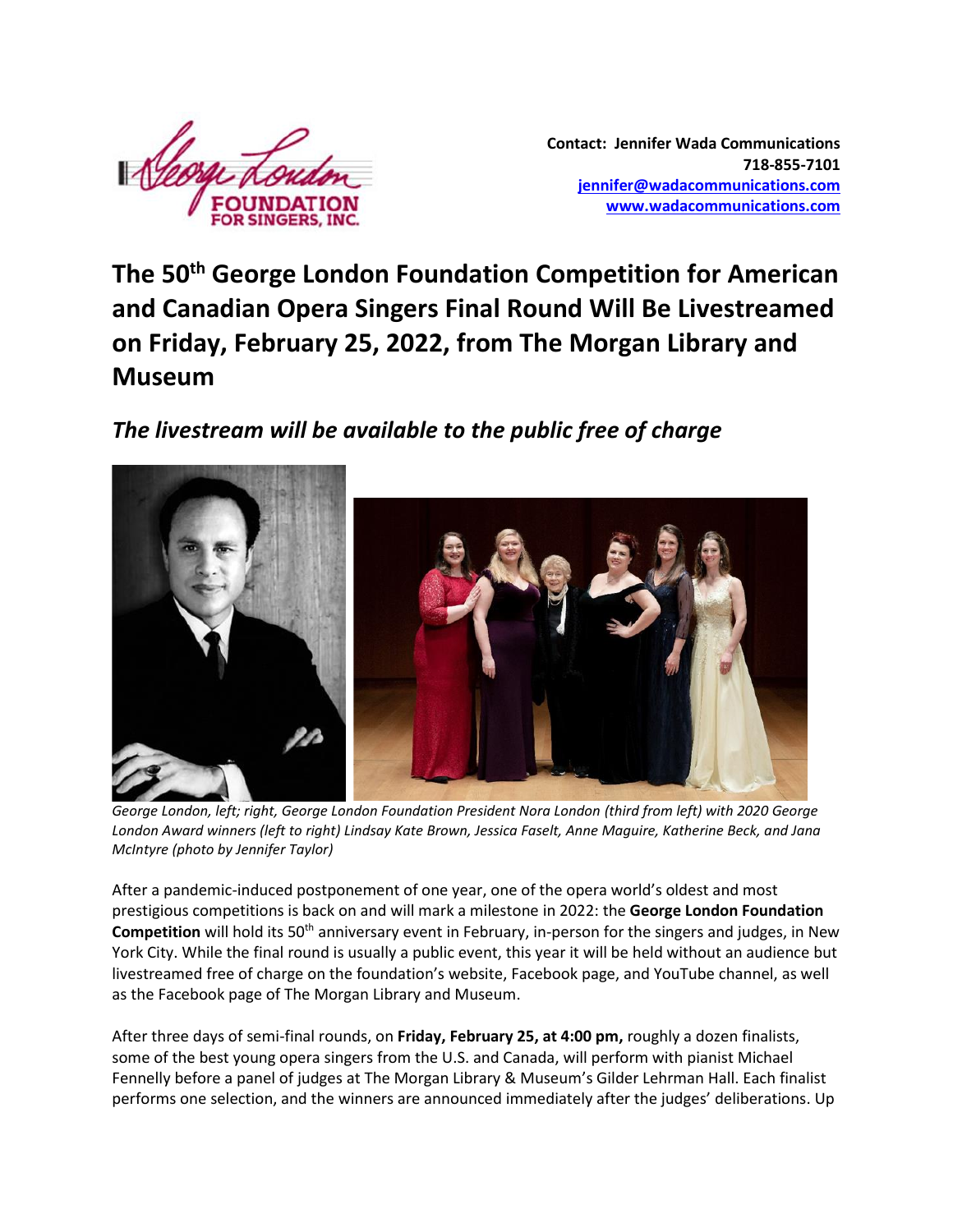The George London Foundation Competition  $50<sup>th</sup>$  Anniversary Event in 2022 - Page 2 of 3

to five singers will receive the **George London Award**, currently a \$10,000 prize, and the remaining finalists will receive Encouragement Awards of \$2,000.

The George London Foundation and Competition are named for the legendary Canadian-American bassbaritone who was one of the great opera singers of 20th century. Since 1971, the competition has given more than 300 awards, and a total of more than \$2 million, to an outstanding roster of artists many of whom have gone on to international stardom – the list of past winners includes Christine Brewer, Joyce DiDonato, Renée Fleming, Christine Goerke, Catherine Malfitano, James Morris, Matthew Polenzani, Sondra Radvanovsky, Neil Shicoff, and Dawn Upshaw, to name just a few. As The New York Times recently noted, "this prestigious competition … can rightfully claim to act as a springboard for major careers in opera."

This year's panel of judges includes soprano Harolyn Blackwell, mezzo-soprano Susan Quittmeyer, bass James Morris, and George London Foundation Executive Director John Hauser.

The livestream will be available at these pages: [George London Foundation website](https://www.georgelondon.org/) [George London Foundation Facebook page](https://www.facebook.com/profile.php?id=100075484692623) [George London YouTube](https://www.youtube.com/channel/UC42f7RPxWBMyteub5oVY0OQ) channel [The Morgan Facebook page](https://www.facebook.com/morganlibrary)

The 2020 George London Award winners were sopranos Jessica Faselt and Jana McIntyre and mezzosopranos Katherine Beck, Lindsay Kate Brown, and Anne Maguire. The 2020 competition took place in February, just before the Covid-19 pandemic brought concerts to an international halt.

See the full list of George London Award winners[: www.georgelondon.org/competition](http://www.georgelondon.org/competition)

The second event in the George London Foundation's season is a recital by **Aaron Blake, tenor, with Ken Noda, piano** on Sunday, April 24, 2022, at 4:00 pm at The Morgan*.* Aaron Blake, a 2017 George London Award winner, has received recent acclaim for performances in some of the opera world's most prominent productions: the role of Timothy Laughlin in Gregory Spears's *Fellow Travelers*; a New York City Opera debut as Louis in Peter Eötvös' operatic adaptation of *Angels in America*; The High Priest of Amon in Philip Glass's *Akhnaten* at the Metropolitan Opera; and Tamino in the Komische Oper Berlin production of Mozart's *The Magic Flute*.

## **The Legacy of George London**

George London maintained an interest in the support of young singers throughout his life. Following an acclaimed international singing career, London held positions as Artistic Director of the John F. Kennedy Center for the Performing Arts and Director of the National Opera Institute, as well as the head of the Washington Opera, and he devoted a great part of the time and energy of his later years to the nurturing of rising young artists. "Remembering his difficult road to success, George wanted to devise a way to make the road a little easier for future generations of singers," said George London Foundation President Nora London. Initially created under the auspices of the National Opera Institute, the George London Awards program has been administered since 1990 directly by the Foundation as a living legacy to George London's own exceptional talent and generosity.

In addition to the annual competition, the George London Foundation also presents a recital series to give grantees exposure and experience, and, in many cases, a New York recital debut. Each recital